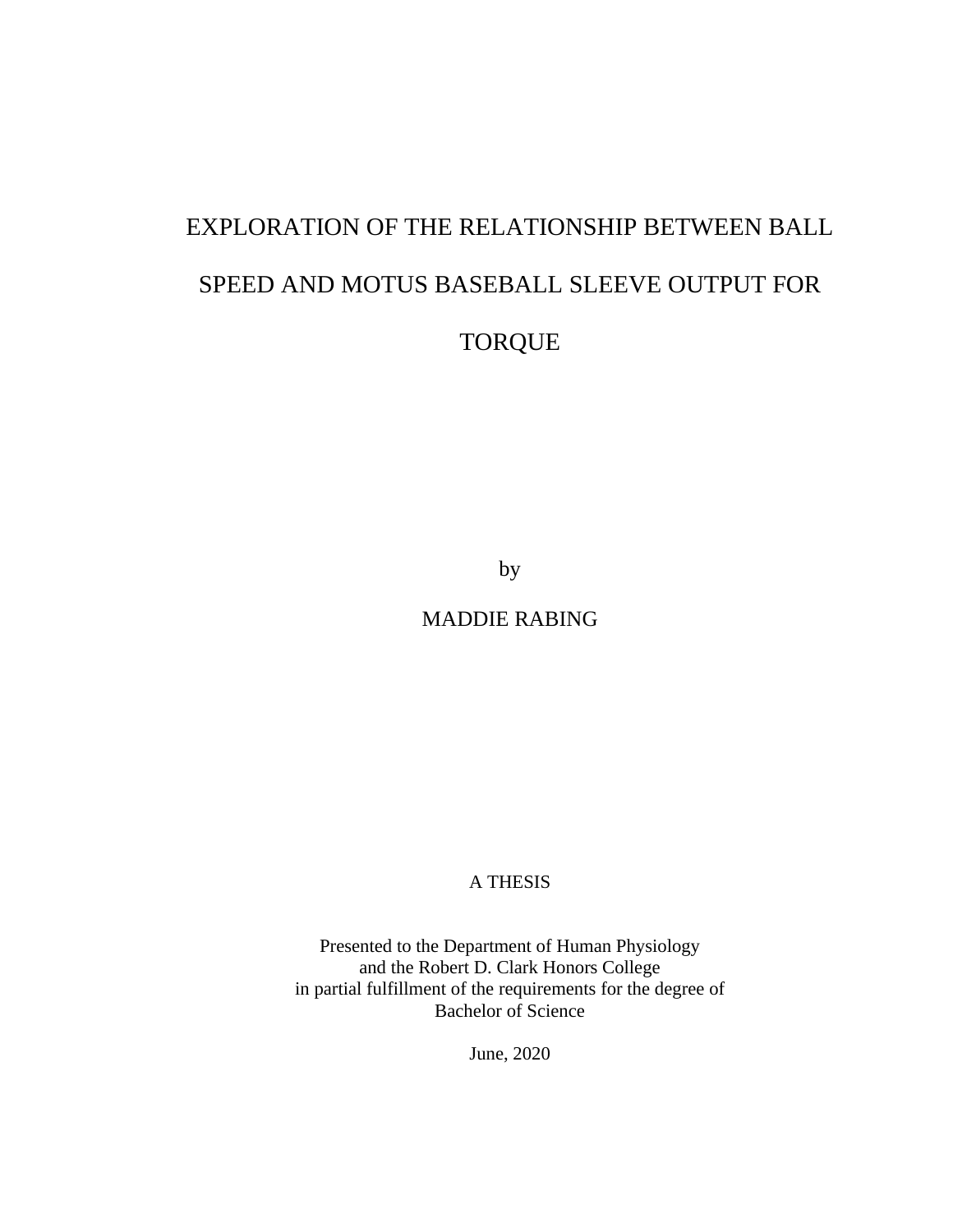### **An Abstract of the Thesis of**

Maddie Rabing for the degree of Bachelor of Science in the Department of Human Physiology and the Robert D. Clark Honors College to be taken June, 2020

Title: Exploration of the Relationship Between Ball Speed and Motus Baseball Sleeve Output for Torque

> Approved: \_\_\_\_\_\_\_\_*Andy Karduna, PhD*\_\_\_\_\_\_\_\_\_\_\_\_\_\_\_\_ Primary Thesis Advisor

### **Background:**

Injuries to the Ulnar Collateral Ligament are common among baseball pitchers. Biomechanical measuring devices, such as motion capture, can be used to identify risk factors for injury, like levels of torque placed on the UCL during a pitch. The Motus Baseball sleeve is a relatively new device used to measure elbow varus torque during the pitching motion. Because of its relative newness, there are few studies exploring the relationships between different outputs from the Motus Baseball sleeve.

### **Purpose:**

The Purpose of this thesis is to explore a relationship between ball speed and elbow valgus torque using the Motus baseball sleeve.

#### **Method:**

Twenty seven collegiate pitchers were recruited from University of Southern California and Pepperdine University. Each pitcher was fitted with an Motus sleeve adhered where the IMU is situated over the UCL. A radar gun was also used to measure ball velocity. Following a full dynamic and pitcher specific warm-up, each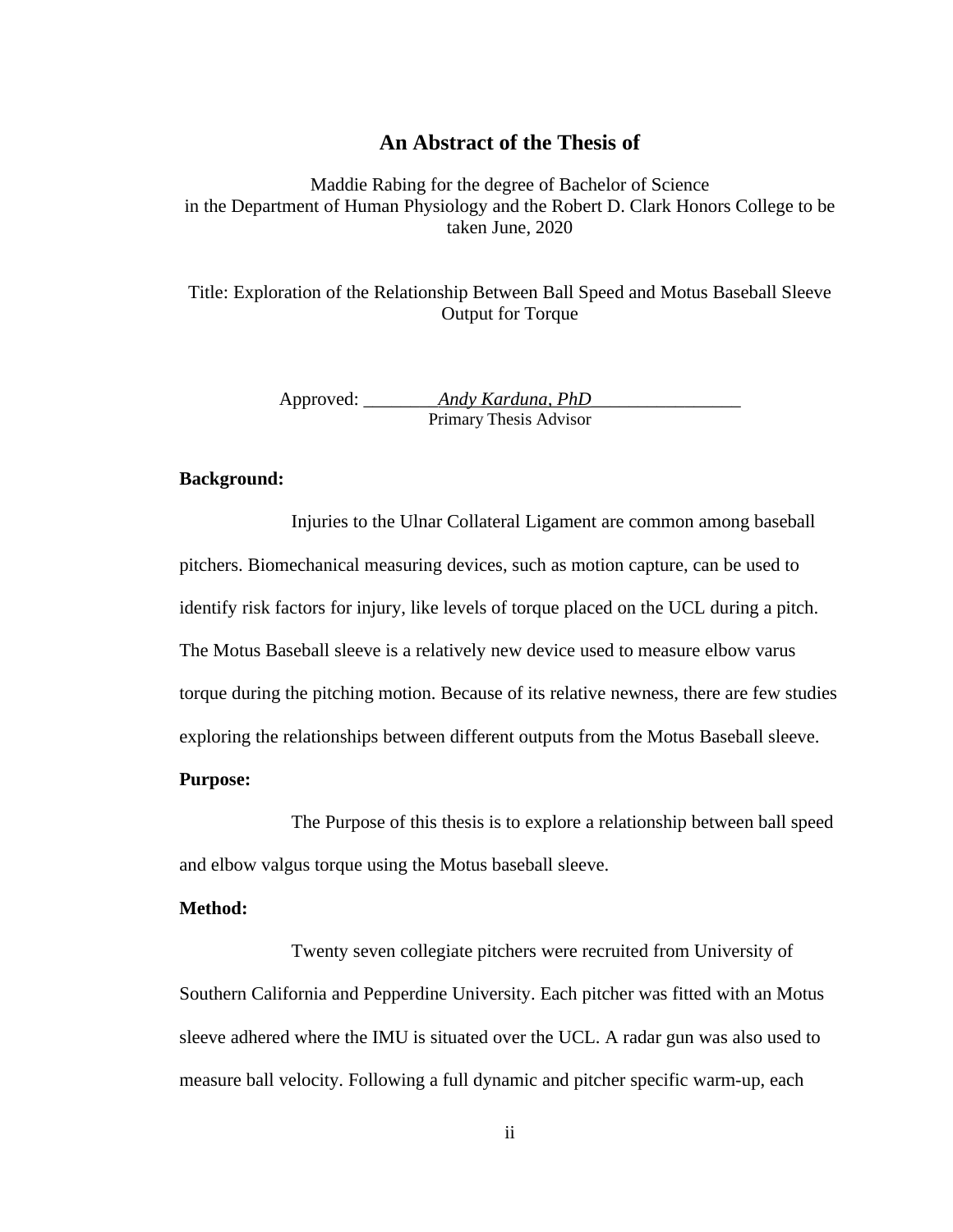pitchers was allowed up to 5 warm up throws. Once the warmup was complete, each participant took ten full-effort pitches using a standard fast-ball technique. The radar gun was used to collect data on ball speed during each pitch while the Motus baseball sleeve collected data on elbow valgus torque. Data were compiled into a spreadsheet, and analyzed using linear regressions to explore relationships between ball velocity and elbow torque.

### **Results:**

The linear regression analysis showed that there was a positive correlation between ball speed elbow valgus torque when analyzing both the data set as a whole and the averages from each pitcher only. Analysis from all data points as well as pitcher averages, produced linear regressions with positive slopes. Low  $R^2$  values of 0.187 for all data points, and 0.167 for pitcher averages were also observed

### **Conclusion:**

Although the results would suggest that there is a positive relationship between ball speed and elbow valgus torque when using the Motus baseball sleeve, there is not enough evidence to justify a definitive relationship. There are other technical variables throughout the kinetic chain to be considered that this protocol did not account for. Further testing that analyzes pitching technique across the whole kinetic chain would be necessary to conclude that this data was significant.

iii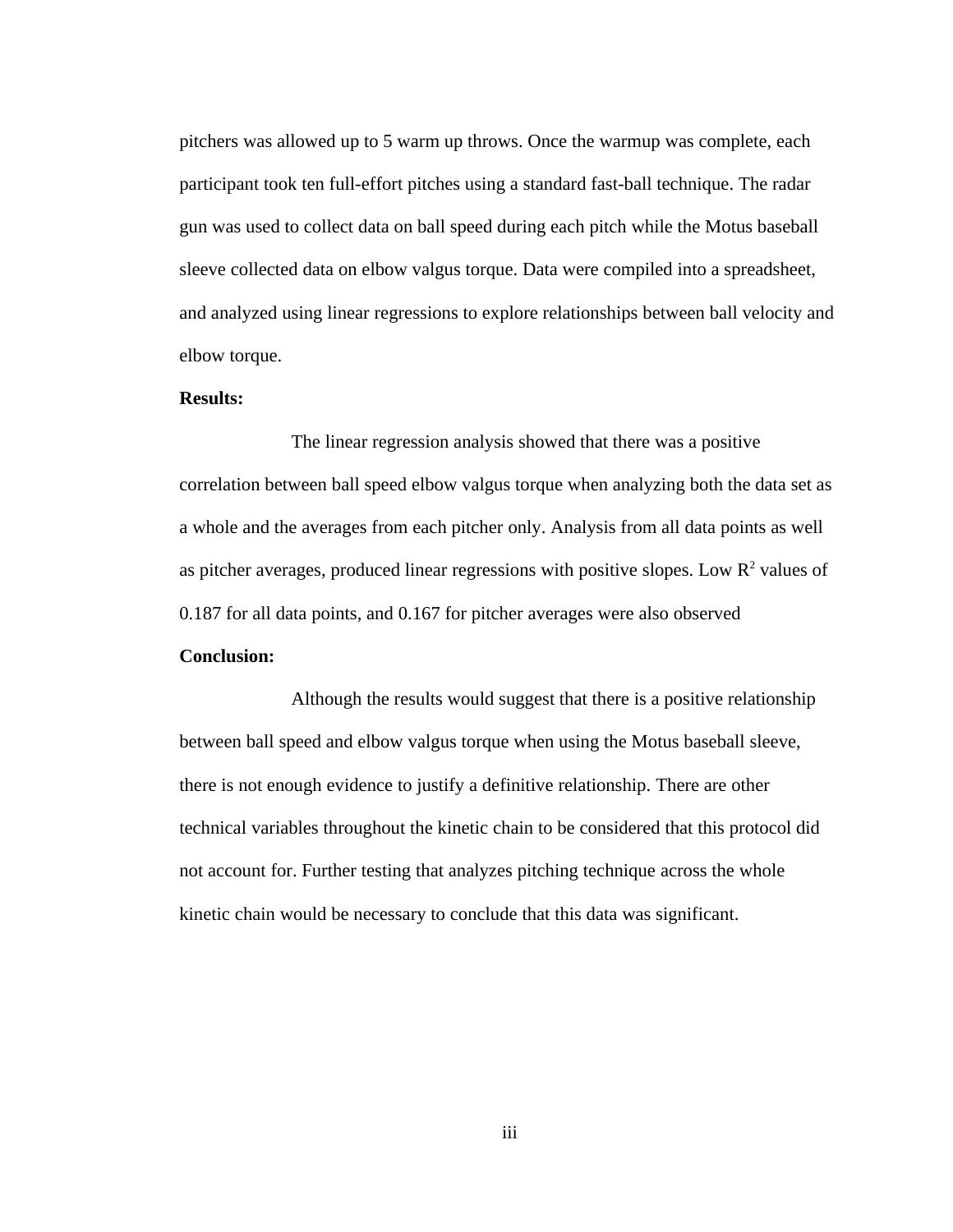### **Acknowledgements**

I would like to thank Professor Andy Karduna, for serving as my primary thesis advisor and allowing me to join the University of Oregon Orthopedic Biomechanics Lab as an undergraduate researcher. This thesis would not be possible without Professor Karduna's guidance and leadership throughout the duration of my time spent with his lab, as well as his personal time donated to serve on my thesis committee. I would also like to thank Professor Daphne Gallagher for serving as the Clark Honors College representative on my thesis committee. I am whole-heartedly appreciative of the time you have donated to assist me throughout the thesis process and serve on my committee. I also wish to show my gratitude to Graduate Employee Holly Rittenberry for allowing me to assist in the data collection of your own research while constantly providing guidance for mine. I am also thankful for your time spent serving as the second reader on my thesis committee. I am thankful I am able to have excellent professors who are willing to guide me through this strenuous but rewarding process. I would also like to thank Miriam Jordan and the entirety of the Clark Honors College for providing me with the opportunity and guidance to create a thesis as an undergraduate researcher. I recognize that the undergraduate thesis experience is unique and am extremely grateful for the experience it has given me. Lastly, I would like to thank my parents, Gordon Rabing and Jennifer Rabing for pushing me throughout my time at the University of Oregon and Clark Honors College, and supporting me during the thesis process.

iv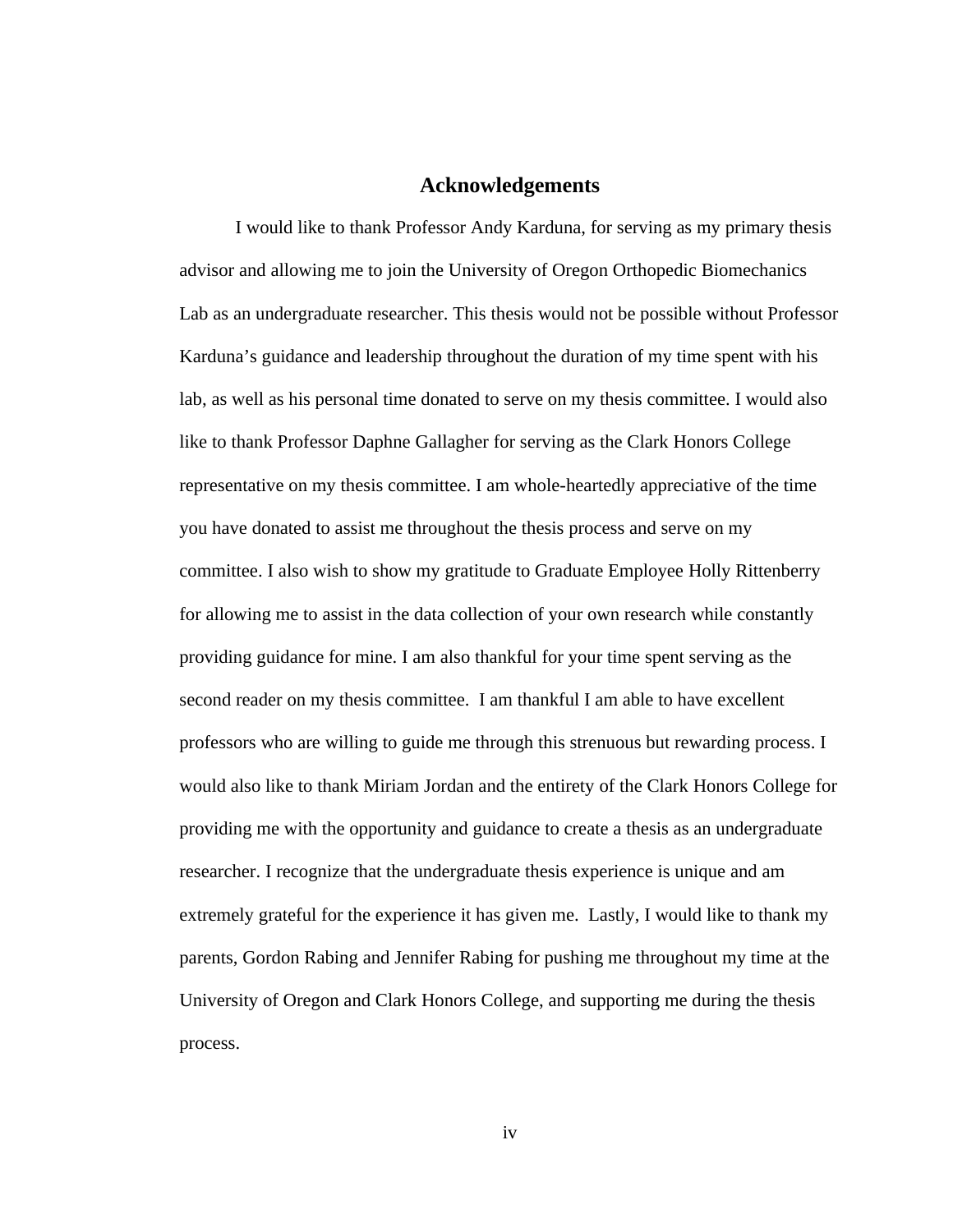### **Table of Contents**

| Exploration of the Relationship Between Ball Speed and Motus Baseball Sleeve Output |    |
|-------------------------------------------------------------------------------------|----|
| for Torque                                                                          |    |
| Introduction:                                                                       |    |
| Literature Review:                                                                  | 3  |
| Methods:                                                                            | 5  |
| Results & Analysis:                                                                 | 6  |
| Conclusion:                                                                         | 8  |
| <b>Bibliography</b>                                                                 | 10 |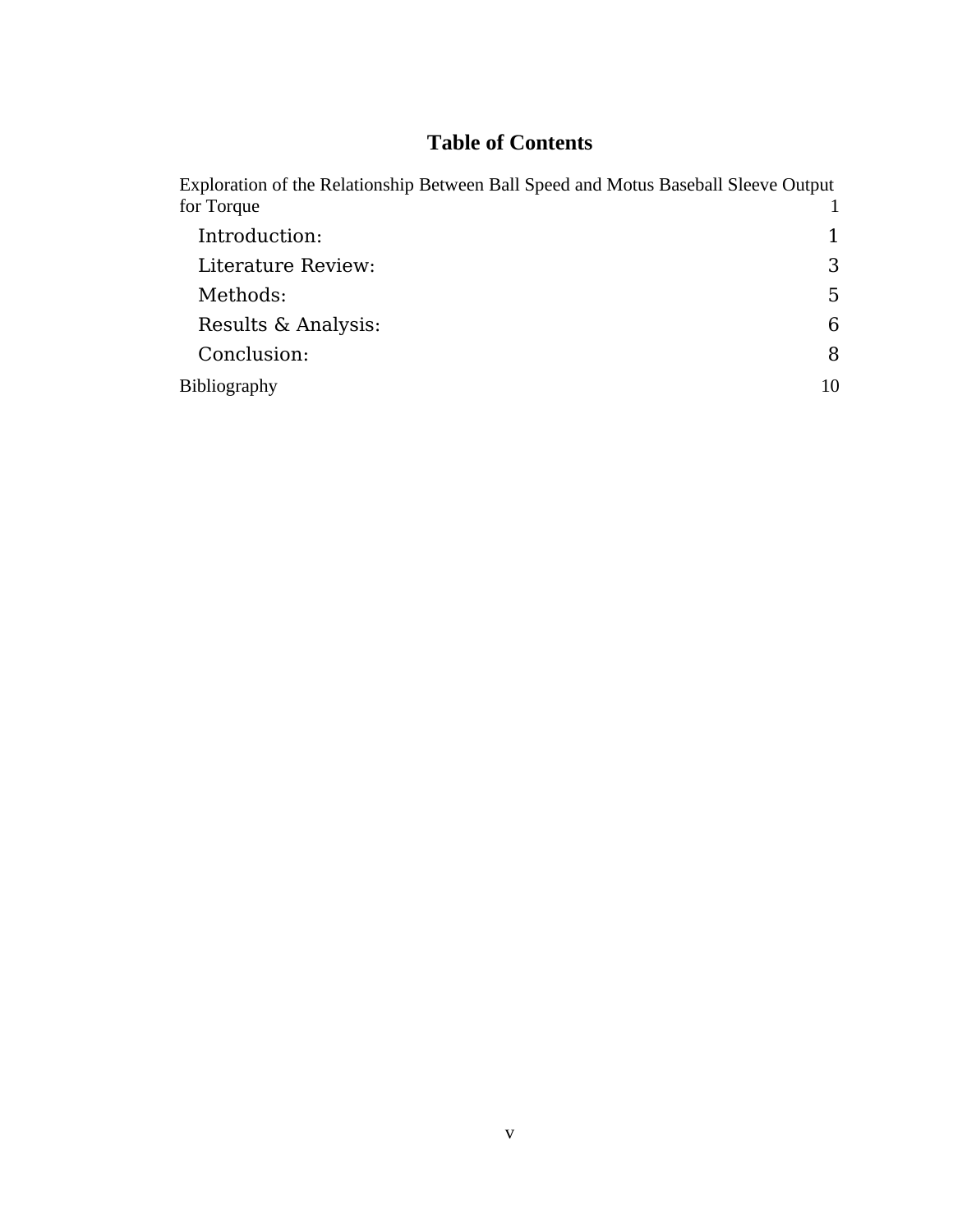### **List of Figures**

Figure 1: Torque (N $\bullet$ m) vs Ball Speed (MPH)

Figure 2: Average Torque (N $\bullet$ m) vs Average Ball Speed (MPH)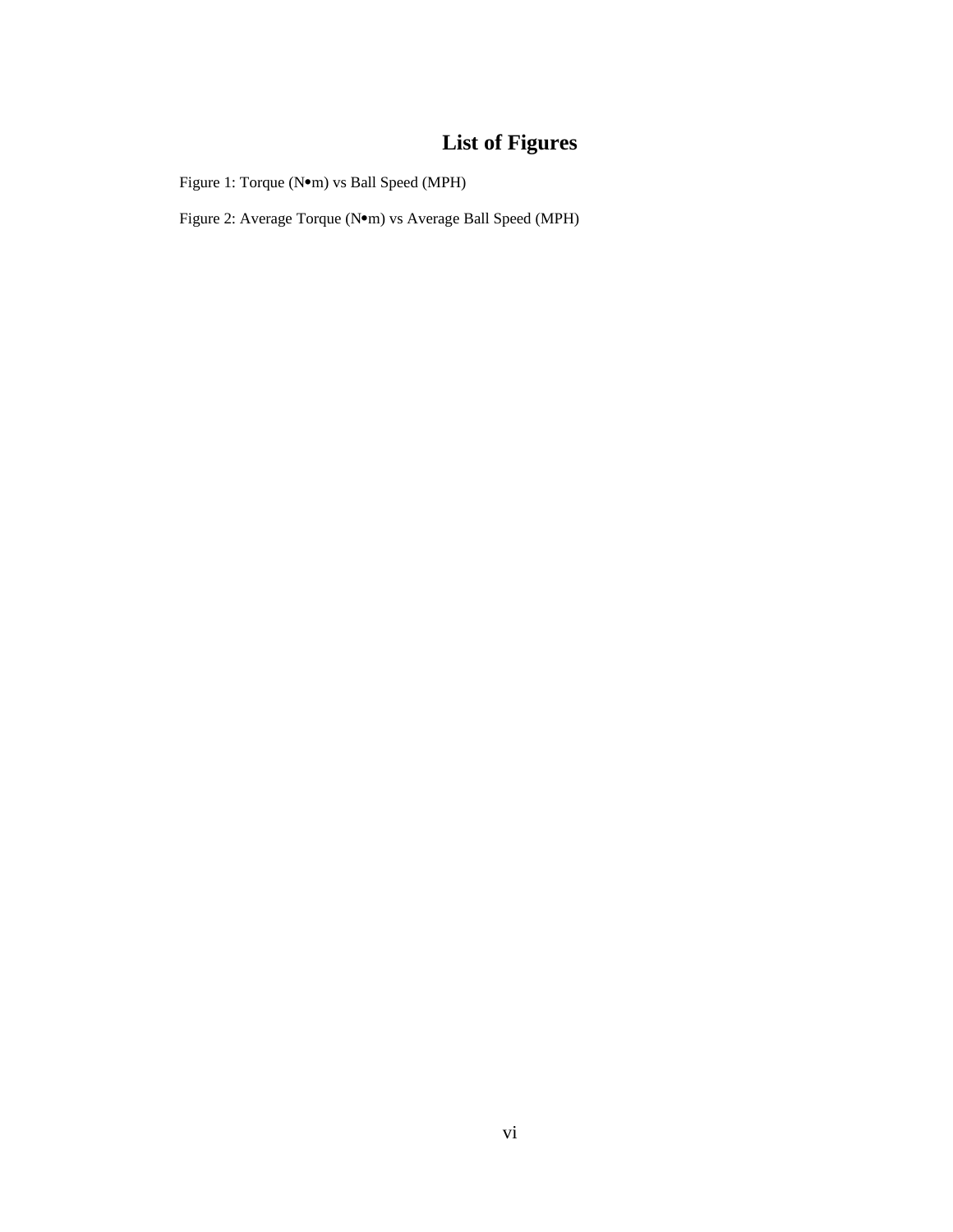## **Exploration of the Relationship Between Ball Speed and Motus Baseball Sleeve Output for Torque**

### **Introduction:**

The upper extremity is used in almost every day to day activity, and has a wide range of capabilities due to the complexity of the kinetic chain. The shoulder is one of the most frequently used joints in the body, and is a part of a complex joint system, consisting of 6 different articulations that all provide different types of movement and stability. In addition, the elbow acts as the fulcrum for the arm, and allows the wrist and hand to perform activities of daily living.

A baseball pitch can be broken down into different phases that each utilize a different segment of the kinetic chain. During the initial arm cocking phase, shoulder external rotation (ER) is significant and a great amount of stress is placed on both the shoulder and the elbow. The degree of shoulder external rotation a pitcher is able to achieve will affect the ball speed, with more ER correlating with a higher velocity. However, an increase in shoulder ER also increases the forces throughout the shoulder and can lead to a higher risk of injury. The elbow is also put under a great deal of strain during the arm cocking phase, with the highest amount of strain placed on the ulnar collateral ligament (UCL). During the arm acceleration and follow-through phase, which includes ball release,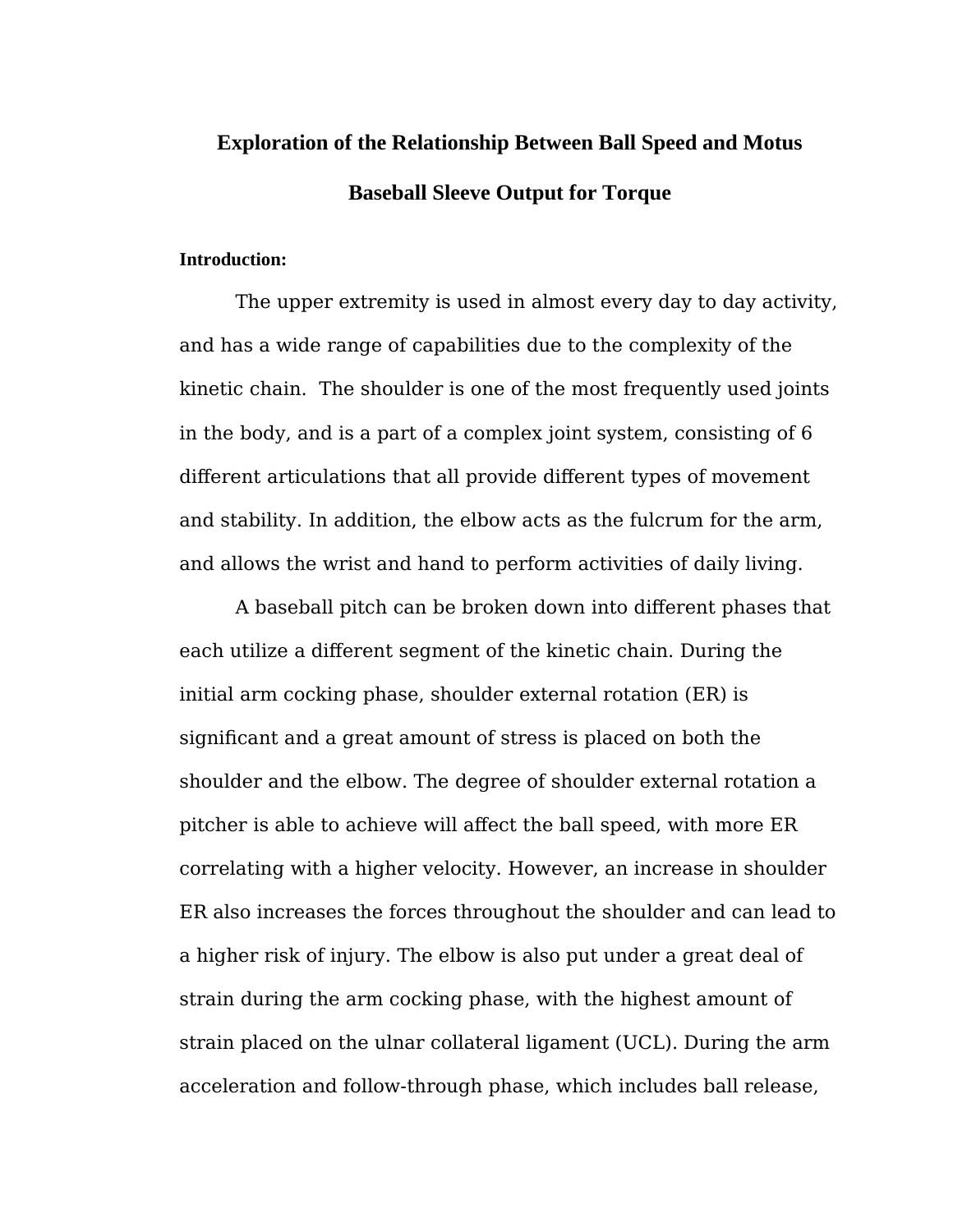the rotator cuff experiences the most strain through shoulder abduction and extension of the elbow.

While injuries of the rotator cuff during this phase are possible, they are far less common than injury to the UCL. The UCL is the most commonly injured part of the upper extremity in baseball pitching, which is typically caused by poor pitching mechanics, overuse, and throwing higher stress pitches that require additional movements at the wrist, such as the curveball and slider.

Limiting pitch count and avoiding higher stress pitches are relatively simple approaches that is easy to monitor, unlike the mechanics of pitching. Even a slight variation in mechanics can result in a potentially significant injury. Currently, there are a few methods used to study the mechanics of baseball pitching with the goal of reducing UCL injury by identifying errors in the pitcher's mechanics. One common method is motion capture, which uses reflective markers and multiple cameras, to capture video data of elbow valgus torque, shoulder external rotation, arm slot angle, and other aspects of pitching mechanics. While this is considered the gold standard to collect kinematic data, the nature of the collection and analysis is complex and relatively hard to perform in a clinical setting.

Recently, the Motus Baseball Sleeve has been used as an alternative method to capture this kinematic data. This device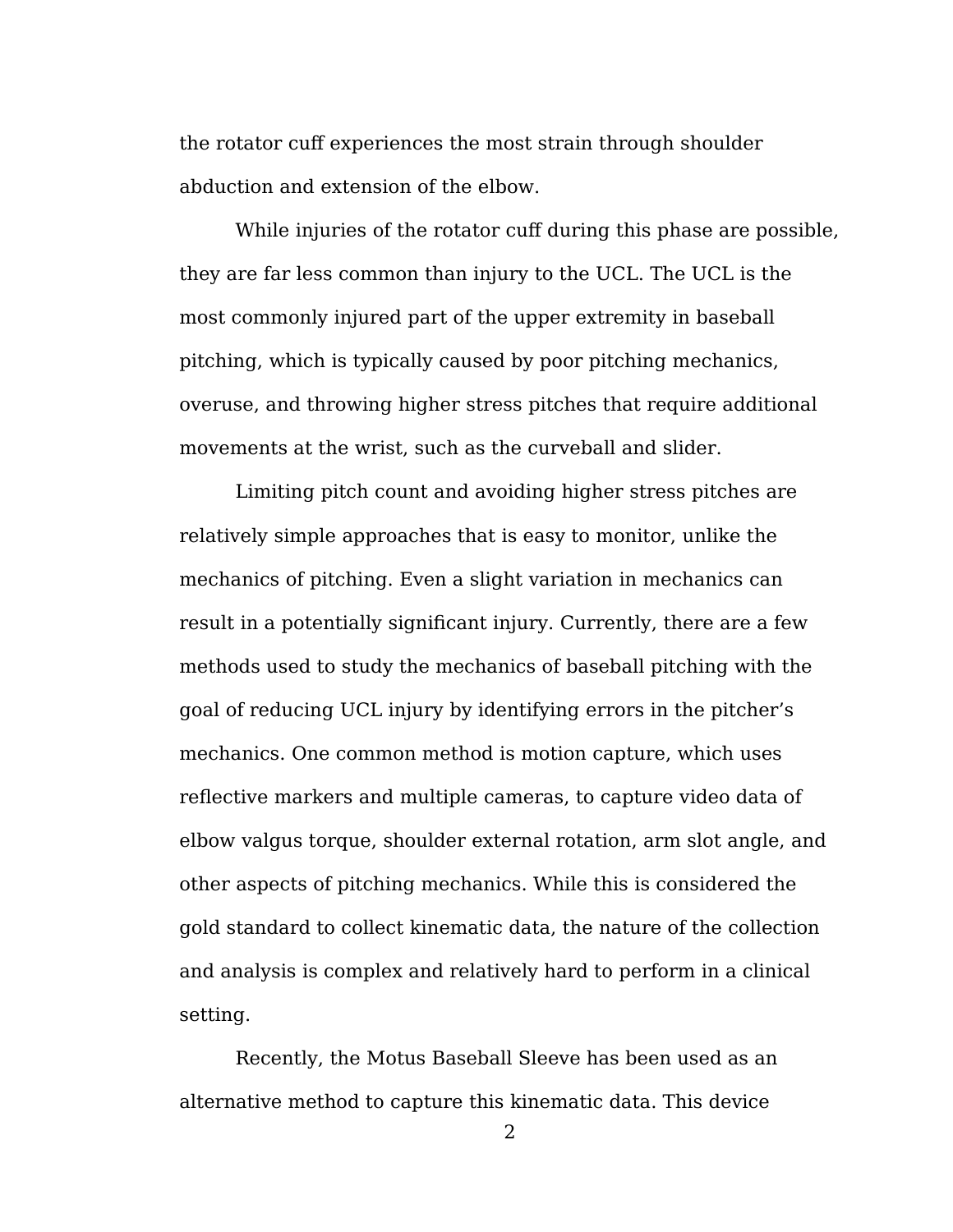contains a small inertial measurement unit (IMU) placed inside of an elbow compression sleeve just below the UCL. This device is easily worn by pitchers during practice or a game. Motus compiles its data through Bluetooth to an app and provides data on peak valgus torque, as well as the overall workload of the pitcher. Not only can this device provide the mechanical data that has previously been difficult to obtain in a clinical setting, but it breaks down the data into daily, acute, and chronic workload so that a pitcher can ensure they are not over-stressing the UCL.

Because of the limited exposure of the Motus baseball sleeve, there is a gap in literature exploring the relationship between ball speed and torque when using the Motus baseball sleeve. Based on published findings from other studies that used motion capture or an alternative measuring device, we would expect to see a positive linear correlation between an increasing ball speed and increasing torque.

### **Literature Review:**

In current society, sport has become a large aspect of the lives of youth, and the level of competition continues to increase in younger ages. In baseball specifically, the highest rates of UCL injury and reconstruction occurred in youth pitchers when compared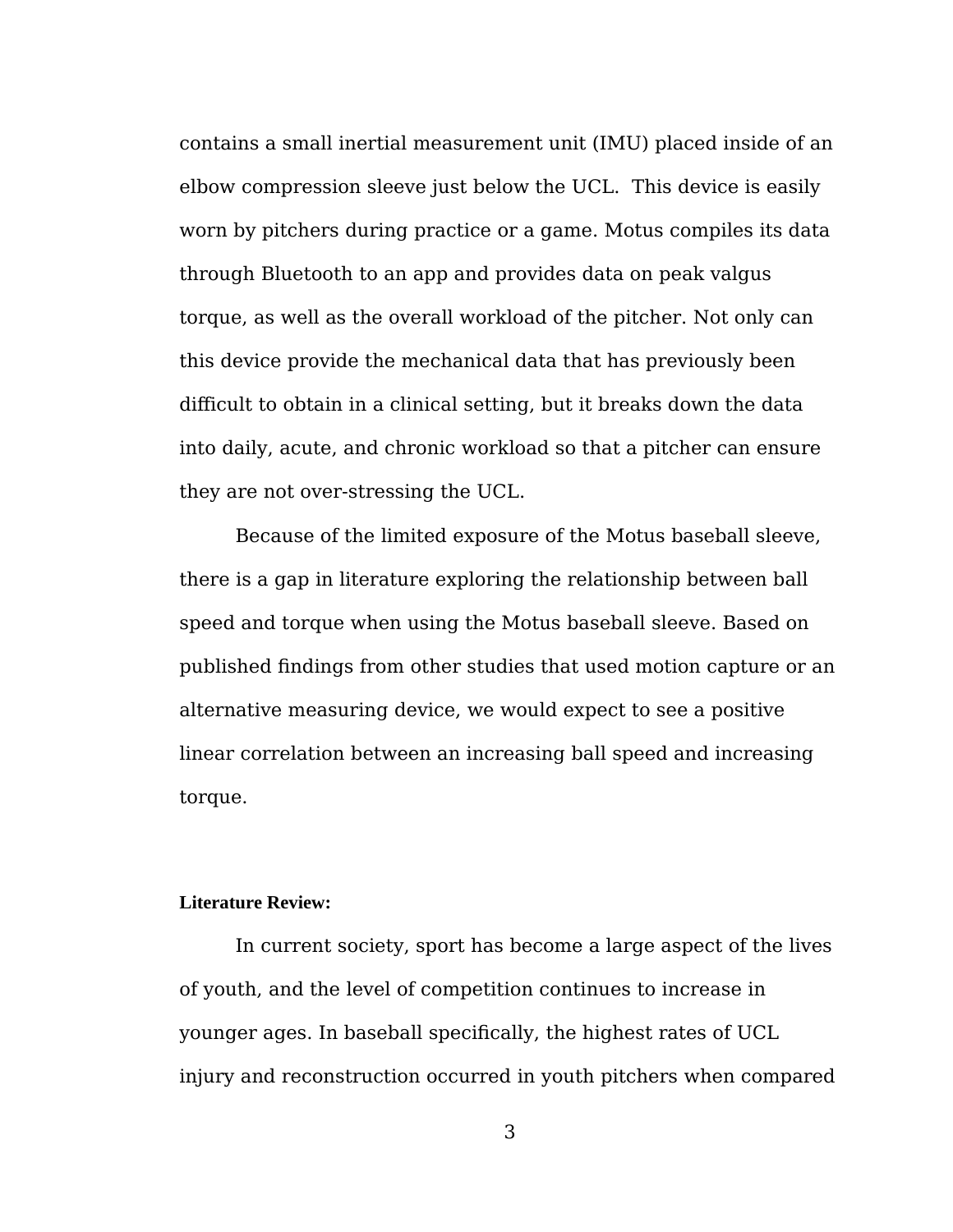to collegiate and professional pitchers (Luera, 2018). Most UCL injuries result from a large amount of elbow valgus torque that occurs during the pitching motion. Additionally, elbow valgus torque has been shown to increase with ball speed and the rise in UCL injuries is likely associated with a recent demand for rise in ball velocity throughout Major League Baseball (MLB). This may also be a factor in lower level pitchers (Slovik, 2019). Biomechanical errors made when pitching, including abnormal elbow valgus torque, can also lead to various injuries along the kinetic chain. (Chalmers, 2017).

Current methods of biomechanical analysis during the pitching motion most commonly use retroreflective markers as a tool for kinematic collection and have shown that elbow valgus torque is a significant factor that leads to injury of the UCL (Reiman, 2019). Recently, the Motus baseball sleeve has been used to study the biomechanics of the pitching motion across different distances and pitch types to determine a relationship between those variations and elbow valgus torque (Dowling 2018). Fatigue and overuse are other variables that could affect injury likelihood and the Motus baseball sleeve is capable of tracking this risk by providing data on pitch count side by side to data on torque (Okoroha, 2018). Additionally, by studying MLB player rosters, athlete statistics, and injury reports,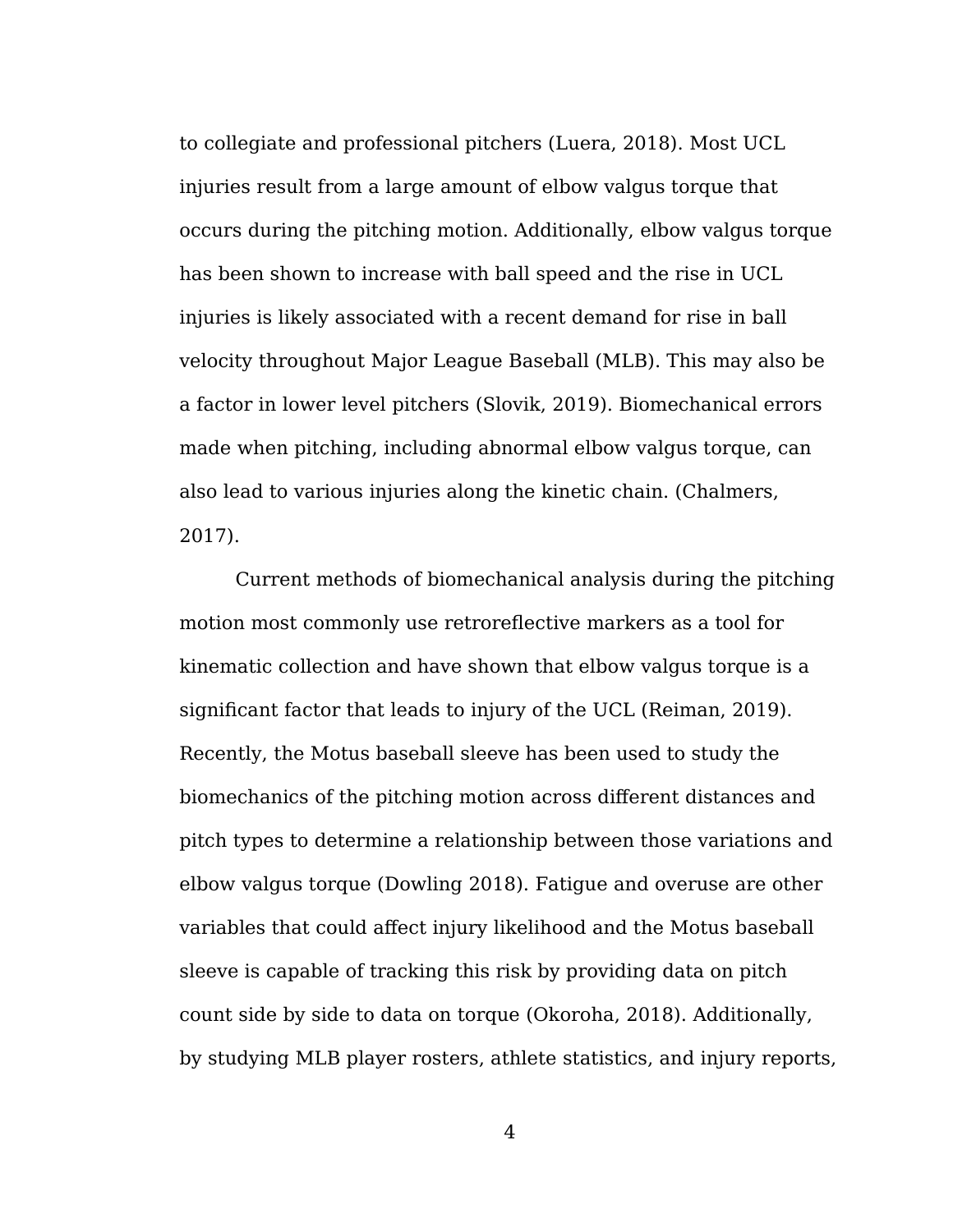it has been determined that injury to the UCL is more common among pitchers who throw at a higher velocity (Bushnell, 2010).

Although multiple researchers have used the Motus sleeve to obtain kinematic data on baseball pitchers, in order to determine a relationship between variations in pitchy type and elbow valgus torque, little research has been done to explore trends between ball speed and elbow valgus torque. One researcher compared data obtained from the sleeve to the data obtained from motion capture and found similarities with the exception of elbow extension velocity (Nimphius, 2019). There are also other sensors similar to the Motus baseball sleeve where the reliability of the device has been tested and verified (Makhni, 2017). This research aims to fill the gap in literature by exploring the relationship between ball speed and elbow valgus torque when using the Motus baseball sleeve.

### **Methods:**

Researchers from the University of Southern California and Pepperdine University recruited 27 collegiate baseball pitchers from their university's official rosters. All 27 participants went through a standard informed consent procedure, consisting of both verbal and written acknowledgement of their role in the study. Each of the 27 pitchers began the study by performing a full dynamic, and pitcher specific mobility warmup that was consistent with their usual warmup routine. Following the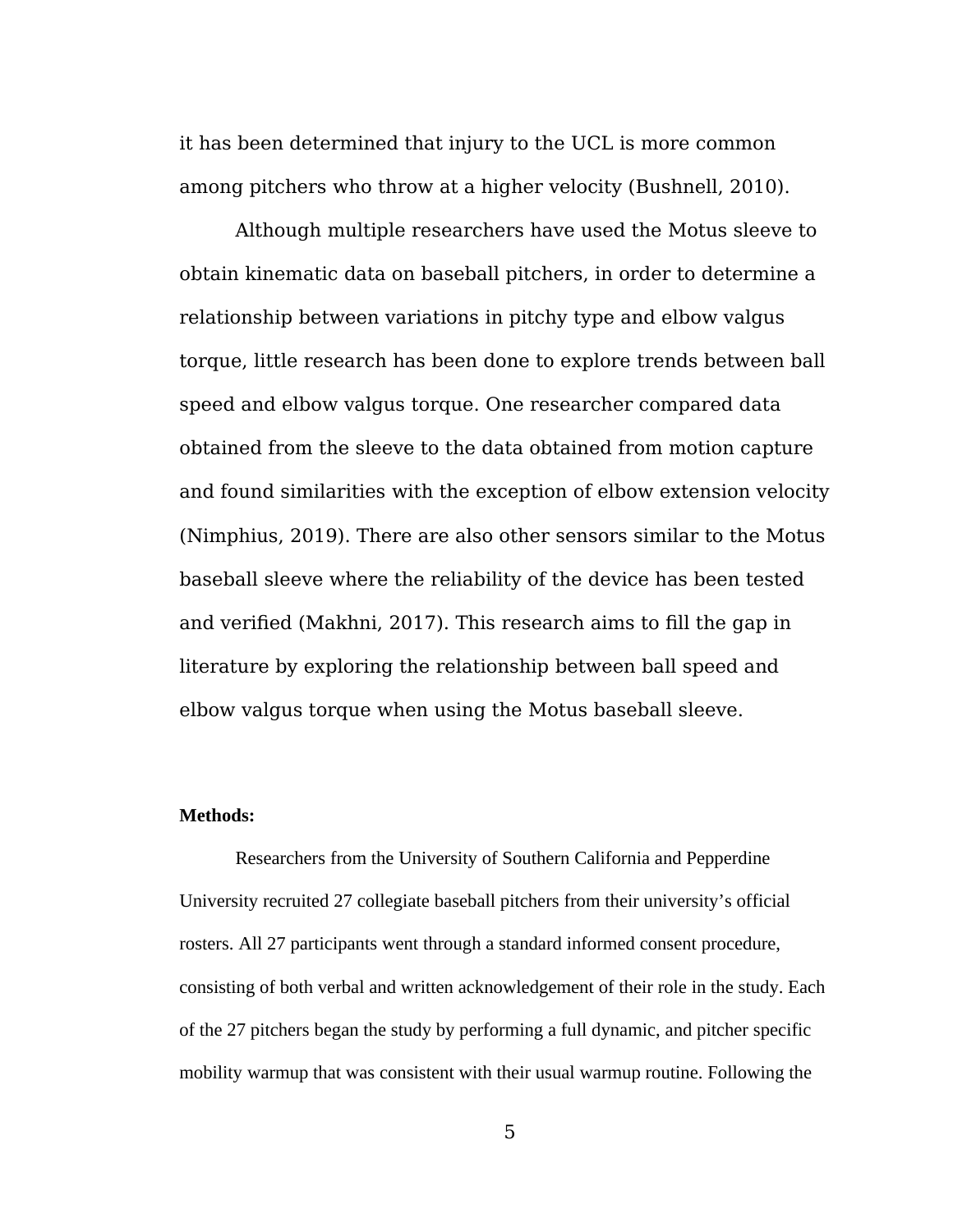warmup, each participant was fitted with the Motus Baseball Sleeve. The IMU device was adhered to the skin on top of the UCL, using tape. The sleeve was then fitted and placed to be worn over the IMU, fully covering the elbow. Prior to the start of data collection, a radar gun was also set up in the pitching area, in order to measure ball speed. Once both the radar gun, and the Motus Baseball sleeve were set up, each pitcher took up to 5 warm-up pitches, or fewer if they were ready to pitch at full-effort. Data was collected during these pitches, but were not used for data analysis. Following the 5 warm up pitches, each participant threw 10 full-effort pitches, consecutively, where ball speed from the radar gun, and elbow valgus torque from the Motus baseball sleeve were captured each pitch. All pitches were thrown as a typical fast ball technique and were completed in one session.

Following the completion of data collection, results were compiled into a spreadsheet. One scatterplot was generated that evaluated all 10 pitches across all 27 pitchers, for a total of 270 data points. A linear regression analysis was performed to determine a line of best fit and  $r^2$  values. A second scatterplot was then generated comparing only the average pitch (both ball speed and elbow valgus torque) for all 27 pitchers, for a total of 27 data points. Again, a linear regression analysis was performed to determine a line of best fit and  $r^2$  values.

### **Results & Analysis:**

When analyzing all the data as a whole, a linear regression with equation  $Y=0.009x$  - 0.1178 and an  $R^2$  value of 0.187, was fitted (figure 1). The positive slope of 0.009 indicates that elbow varus torque does increase as ball velocity increases, as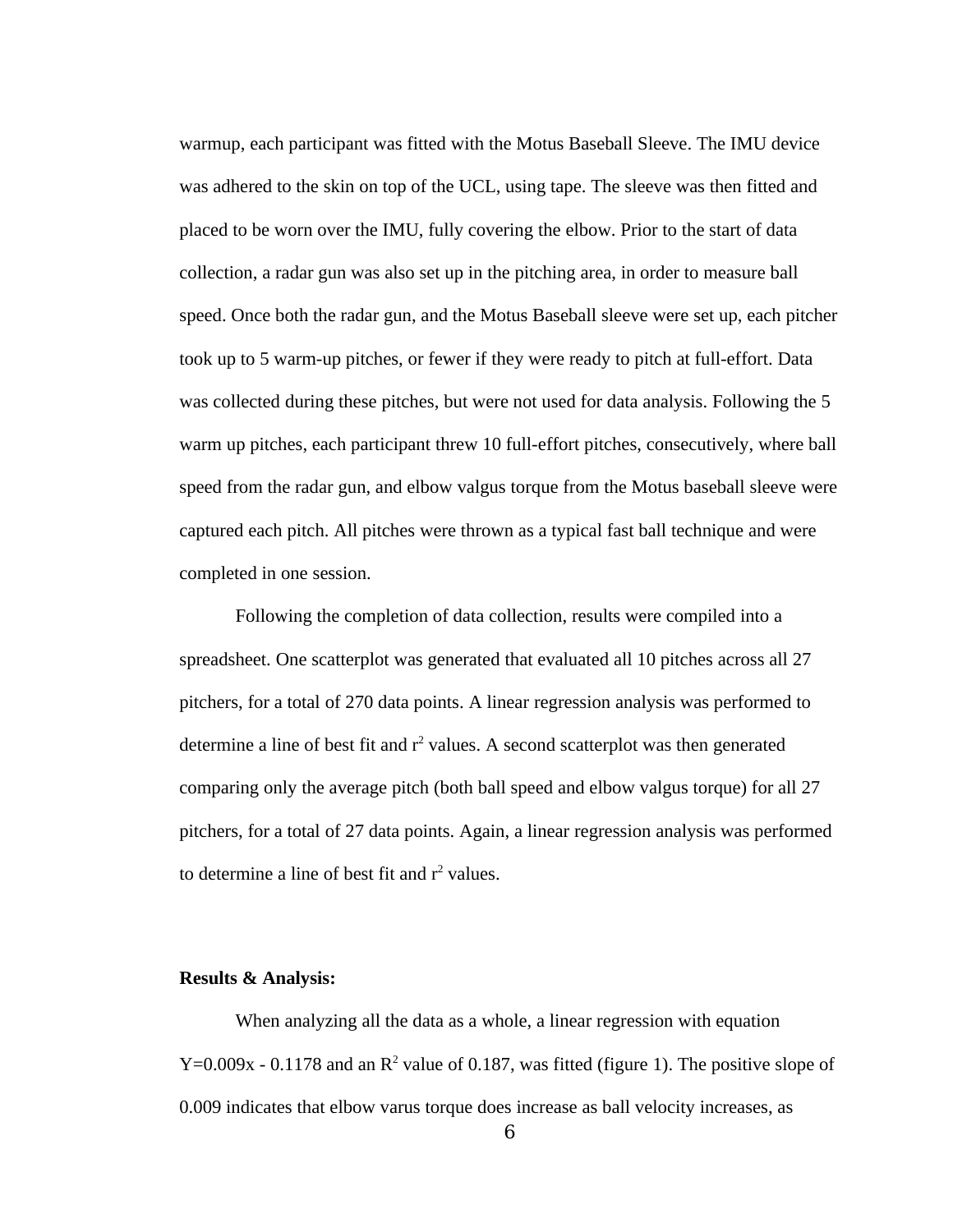expected. However, an  $\mathbb{R}^2$  value of only 0.187 implies that only 18.7% of the increase in elbow valgus torque can be attributed to an increase in ball speed. When analyzing the linear regression for the averages from each pitcher only, an equation of Y=0.0091x - 0.1259 and an  $R^2$  value of 0.167 was produced (figure 2). As expected, these numbers vary only slightly from the analysis of the full data set with a slope of 0.0091 and an  $R^2$ value of 0.167. Again, and  $R^2$  value of only 0.167 implies that only 16.7% of the increase in elbow valgus torque can be attributed to an increase in ball speed.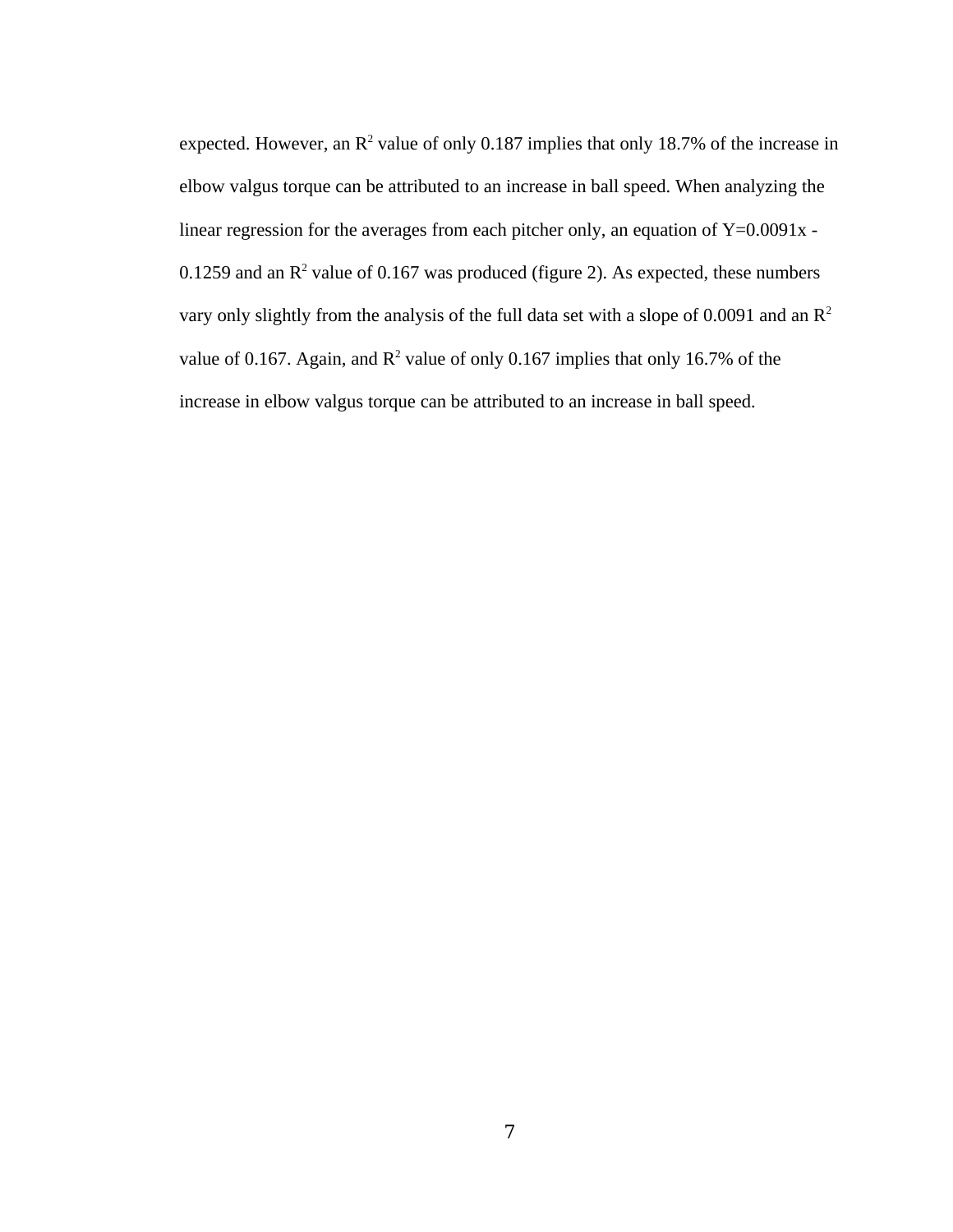

Figure 1: A graphical representation of the relationship between ball speed and elbow valgus torque for all 270 pitches. The graph is fitted with a linear regression with equation  $Y=0.009x - 0.1178$ , and an  $R^2$  value of 0.18653.



Figure 2: A graphical representation of the relationship between ball speed and elbow valgus torque using the average pitch for each of the 27 participants. The graph is fitted with a linear regression with equation  $Y=0.0091x - 0.1259$ , and an  $R^2$  value of 0.16732.

#### **Conclusion:**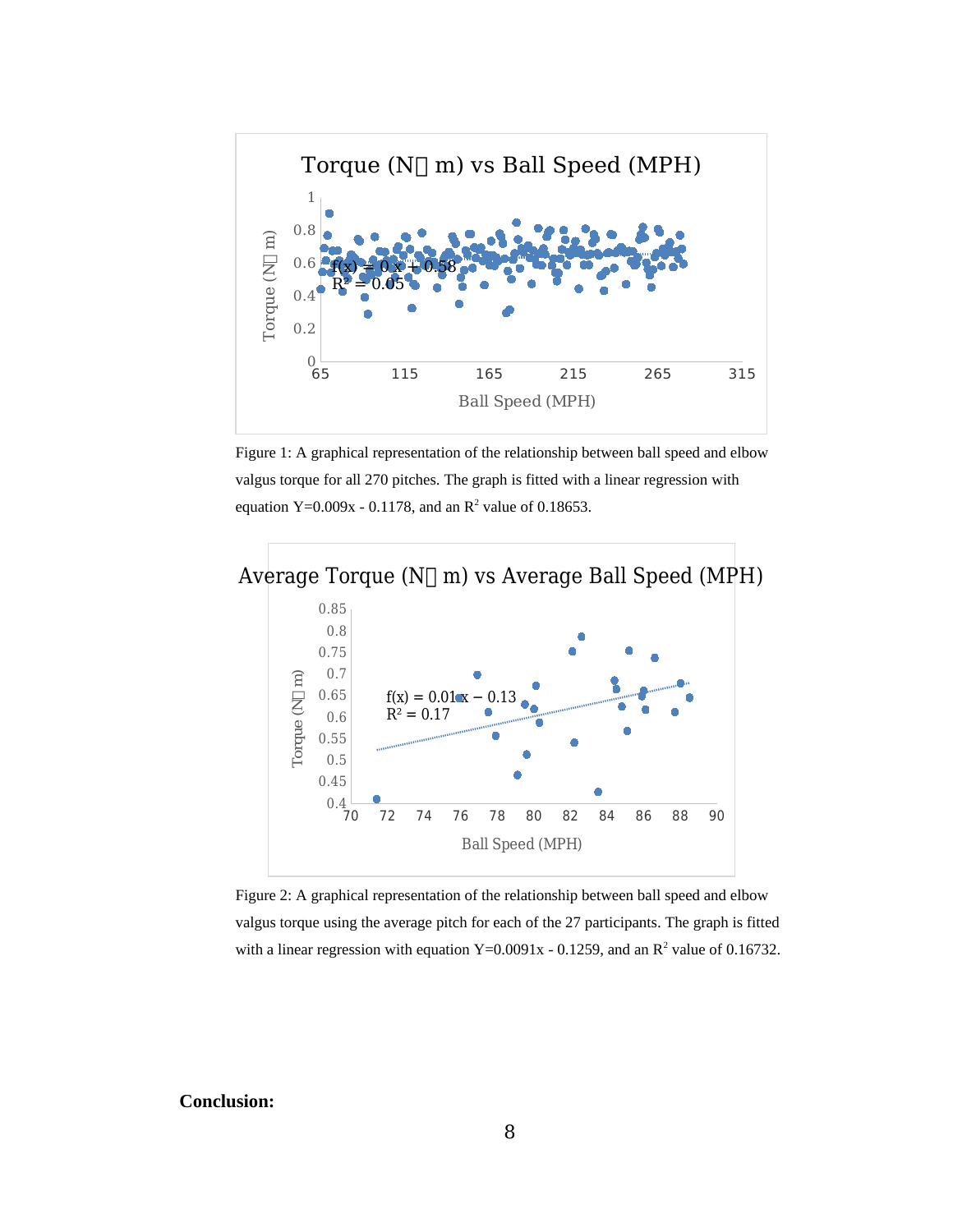Linear regressions and an analysis of results matched the initial hypothesis that balls speed and elbow varus torque would have a positive correlation when using the Motus baseball sleeve. A slope of 0.009 when all data points were compiled, and 0.0091 when data was averaged by pitcher, provide numerical evidence showing the positive correlation between the two variables.  $R^2$  values however, showed that only 18.7% of the data points showing an increase in elbow varus torque, could be justified with increasing ball speed. This data point was even lower at 16.7% when averages for each pitcher were used only. While these data still aligns with the initial hypothesis, there is not enough justification to confirm a definite relationship between ball speed and elbow varus torque.

One factor that is not taken into consideration using the Motus baseball sleeve, is variations in technique between pitchers, and even individual pitches from the same pitcher. The entire kinetic chain is used during the pitching motion, and any changes made throughout that chain, such as degree of trunk rotation, could affect the elbow valgus torque output from the Motus baseball sleeve, even if there was no significant effect on the ball speed. (Luera, 2018). Although less likely than injury to the UCL, injuries throughout other areas of the kinetic chain do happen among baseball pitchers. Shoulder injuries at the rotator cuff are most common during the arm acceleration and follow-through phases of a pitch, because this is when the forces throughout the shoulder are at their peak (Chalmers, 2017). This is another indicator that technical differences from earlier regions of the kinetic chain could affect valgus torque seen at the UCL. For all pitchers, no two pitches are exactly the same, which could have an affect on Motus baseball sleeve outputs and their relationship to ball speed.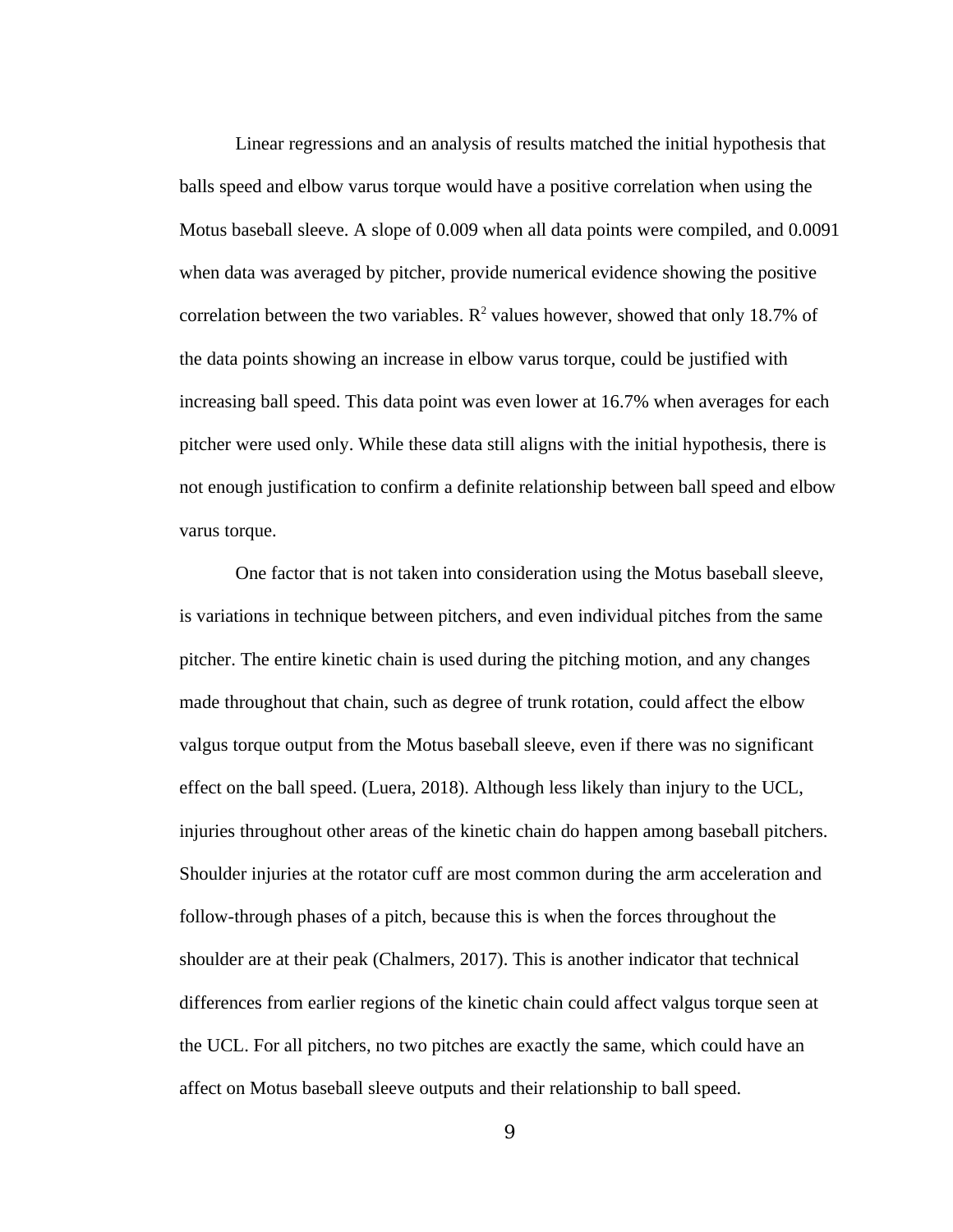Other outputs provided from the Motus sleeve could also be useful when judging how technical variations affected elbow valgus torque and ball speed. SER and arm stress are also Motus outputs we would expect to see an increase in along with increased ball speed, but again we cannot see how other parts of the kinetic chain play a factor in these outputs.(Chalmers, 2017). While tools such as motion capture are not practical for everyday use and require a full laboratory setting, they do offer the benefit of collecting data from many points along the kinetic chain in order to evaluate a pitcher's technique as a whole.

Although our data would indicate a weak correlation that can be explained by variations in ball speed, the Motus baseball sleeve could still be a useful device for injury prevention among baseball pitchers. More studies need to be done on the biomechanical outputs produced by Motus. However, its high accessibility, and complementary functions, such as daily pitch count and work load measurements, could result in significant changes to injury likelihood among pitchers who regularly use Motus baseball sleeve in their training. (Nimphius, 2019).The low accountability of the relationship found between ball speed and elbow valgus torque when using the Motus baseball sleeve may not be significant enough to make a definitive conclusion, but should not discredit the device in its entirety, and rather open the door for further research.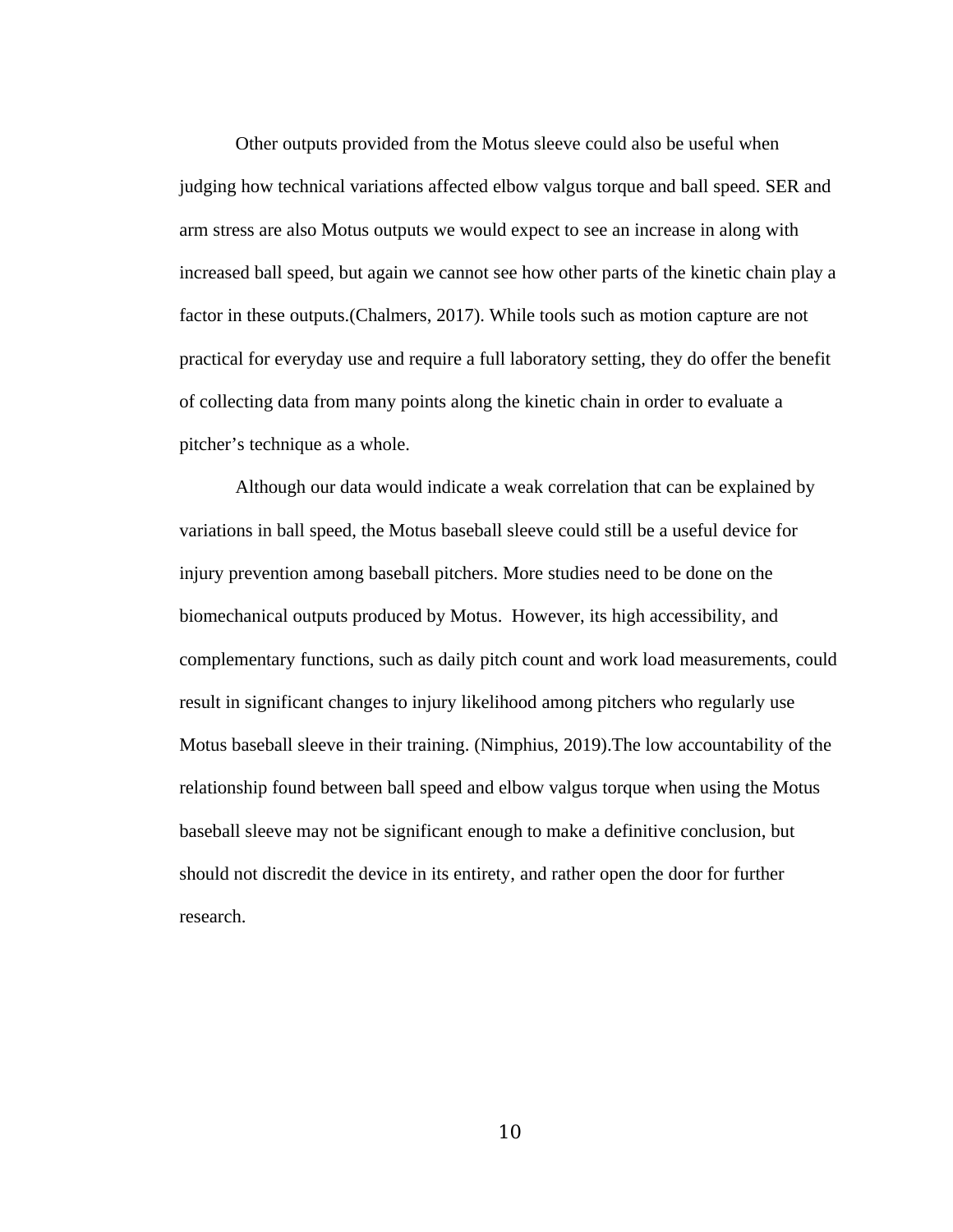### **Bibliography**

- Bushnell, Brandon D., et al. "Association of Maximum Pitch Velocity and Elbow Injury in Professional Baseball Pitchers." *The American Journal of Sports Medicine*, vol. 38, no. 4, 2010, pp. 728–732.
- Chalmers, Peter N., et al. "The Relationship Between Pitching Mechanics and Injury: A Review of Current Concepts." *Sports Health: A Multidisciplinary Approach*, vol. 9, no. 3, 2017, pp. 216–221.
- Dines, Joshua S., et al. "The Relationship of Throwing Arm Mechanics and Elbow Varus Torque: Within-Subject Variation for Professional Baseball Pitchers Across 81,999 Throws." *Orthopaedic Journal of Sports Medicine*, vol. 5, no. 7\_suppl6, 2017.
- Dowling, Brittany, et al. "Changes in Throwing Arm Mechanics at Increased Throwing Distances During Structured Long-Toss." *The American Journal of Sports Medicine*, vol. 46, no. 12, 2018, pp. 3002–3006.
- Fabian, Lauren M., and Stan A. Conte. "Epidemiology of Elbow Ulnar Collateral Ligament Injuries." *Elbow Ulnar Collateral Ligament Injury*, 2015, pp. 35–41.
- Luera, Micheal J., et al. "Role of Rotational Kinematics in Minimizing Elbow Varus Torques for Professional Versus High School Pitchers." *Orthopaedic Journal of Sports Medicine*, vol. 6, no. 3, 2018, p. 232596711876078.
- Makhni, Eric C., et al. "Assessment of Elbow Torque and Other Parameters During the Pitching Motion: Comparison of Fastball, Curveball, and Change-Up." *Arthroscopy: The Journal of Arthroscopic & Related Surgery*, vol. 34, no. 3, 2018, pp. 816–822.
- Nimphius, S. "Peer Review #3 of 'Exploring Wearable Sensors as an Alternative to Marker-Based Motion Capture in the Pitching Delivery (v0.1)"." 2019.
- Okoroha, Kelechi R., et al. "Effect of Fatigue on Medial Elbow Torque in Baseball Pitchers: A Simulated Game Analysis." *The American Journal of Sports Medicine*, vol. 46, no. 10, 2018, pp. 2509–2513.
- Reiman, Michael P., et al. "Risk Factors for Ulnar Collateral Ligament Injury in Professional and Amateur Baseball Players: a Systematic Review with Meta-Analysis." *Journal of Shoulder and Elbow Surgery*, vol. 28, no. 1, 2019, pp. 186– 195.